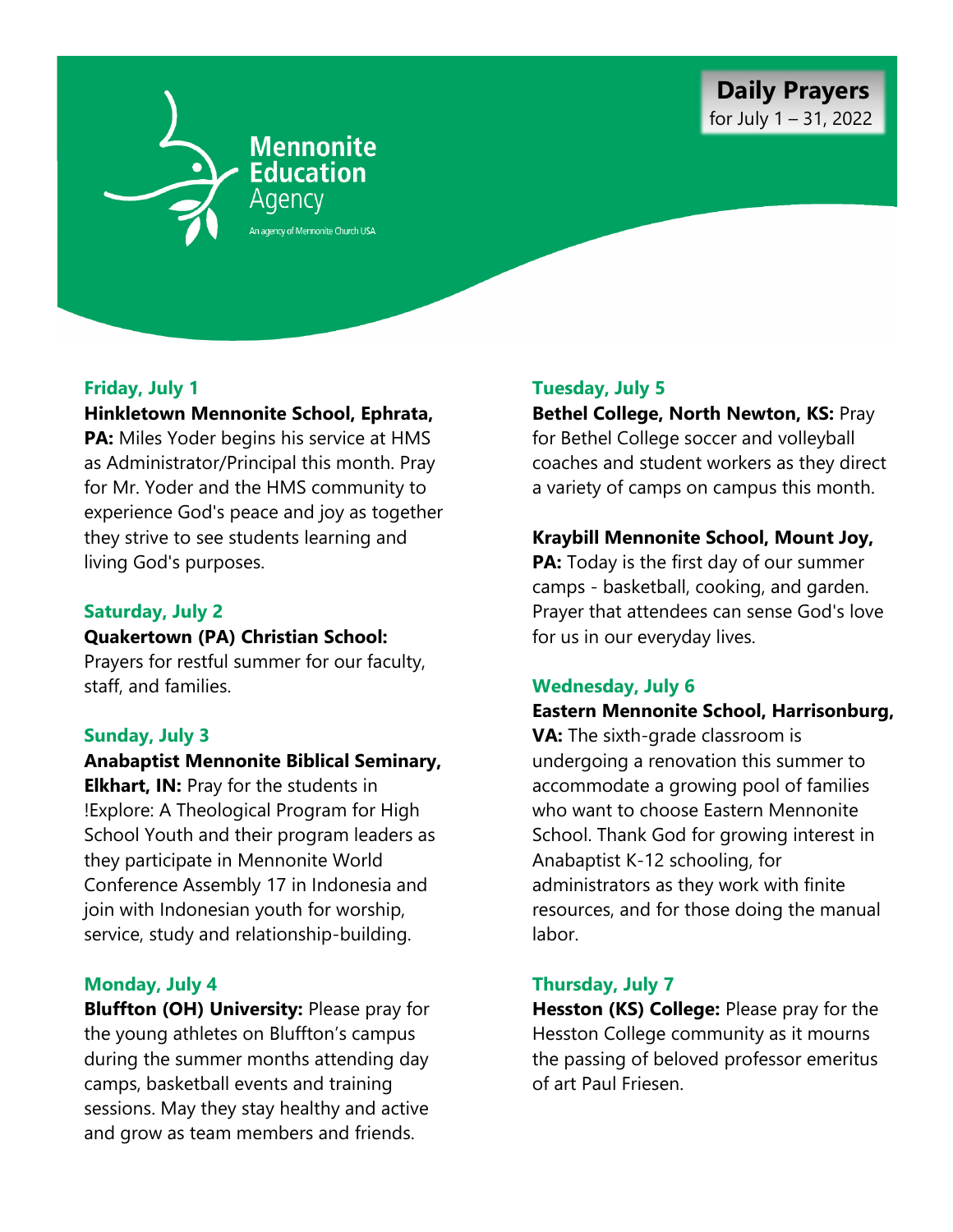# **Friday, July 8**

**Goshen (IN) College:** Pray for educators at Merry Lea Environmental Learning Center of Goshen College as they host summer workshops and activities.

### **Saturday, July 9**

**Hillcrest Academy, Kalona, IA: Our** academic school year has ended, and we now look forward to summer and the rest it brings our faculty and staff. May they enjoy their time out of the classroom in order to return in the fall, refreshed and renewed.

### **Sunday, July 10**

## **MEA's** *Instituto Bíblico Anabautista*

**(IBA):** Pray for the new group of students at the IBA virtual study center. The students are from Philadelphia, PA, Miami, FL ,and Newton, KS. They will be taking the course "The Justice and Peace of Jesus." May this course help the students grow spiritually and encourage them to continue to learn more about God's Word. Pray for their new lead tutor, Teresa Perez-Soto. May God grant her wisdom and patience as she leads them through the course and deals with the challenges of a virtual study center. Pray also for the assistant tutors, Andres Mendoza and Josue Gonzalez.

#### **Monday, July 11**

### **Lancaster (PA) Mennonite School:**

Lancaster Mennonite School invites interested families to schedule a personal tour of the school during the summer. Pray that families considering a Jesus-centered education at LMS will find answers to their questions and concerns as they speak with administration and staff.

**Quakertown (PA) Christian School:** Pray for a smooth transition of our new Board leadership.

### **Tuesday, July 12**

**Anabaptist Mennonite Biblical Seminary, Elkhart, IN: Pray for our newly admitted** international students as they apply for student visa appointments with U.S. Consulate or Embassy offices in their home countries, and that they would be granted visas to study at AMBS.

**Bethel College, North Newton, KS:** Work continues this month on the Bethel College track to remove and replace the old surface. Pray for favorable weather to allow the project to finish on schedule.

#### **Wednesday, July 13**

**Hesston (KS) College:** Please pray for the Hesston College admissions and student life teams as they prepare to welcome a vibrant freshman class in August.

#### **Thursday, July 14**

**New Holland (PA) Early Learning Center:**  Pray for all the children just starting the Summer Discovery Club Program.

## **Friday, July 15**

**Bethel College, North Newton, KS:** Today and tomorrow is a camp for prospective and committed volleyball student-athletes at Bethel College – pray for all students making decisions and getting ready for the transition to college.

#### **Saturday, July 16**

## **Eastern Mennonite University,**

**Harrisonburg, VA:** Prayers for wisdom, safety and grace as our students on intercultural travels explore and interact in Spain, Ghana and the western United States, and in Washington DC with the Washington Community Scholars' Center.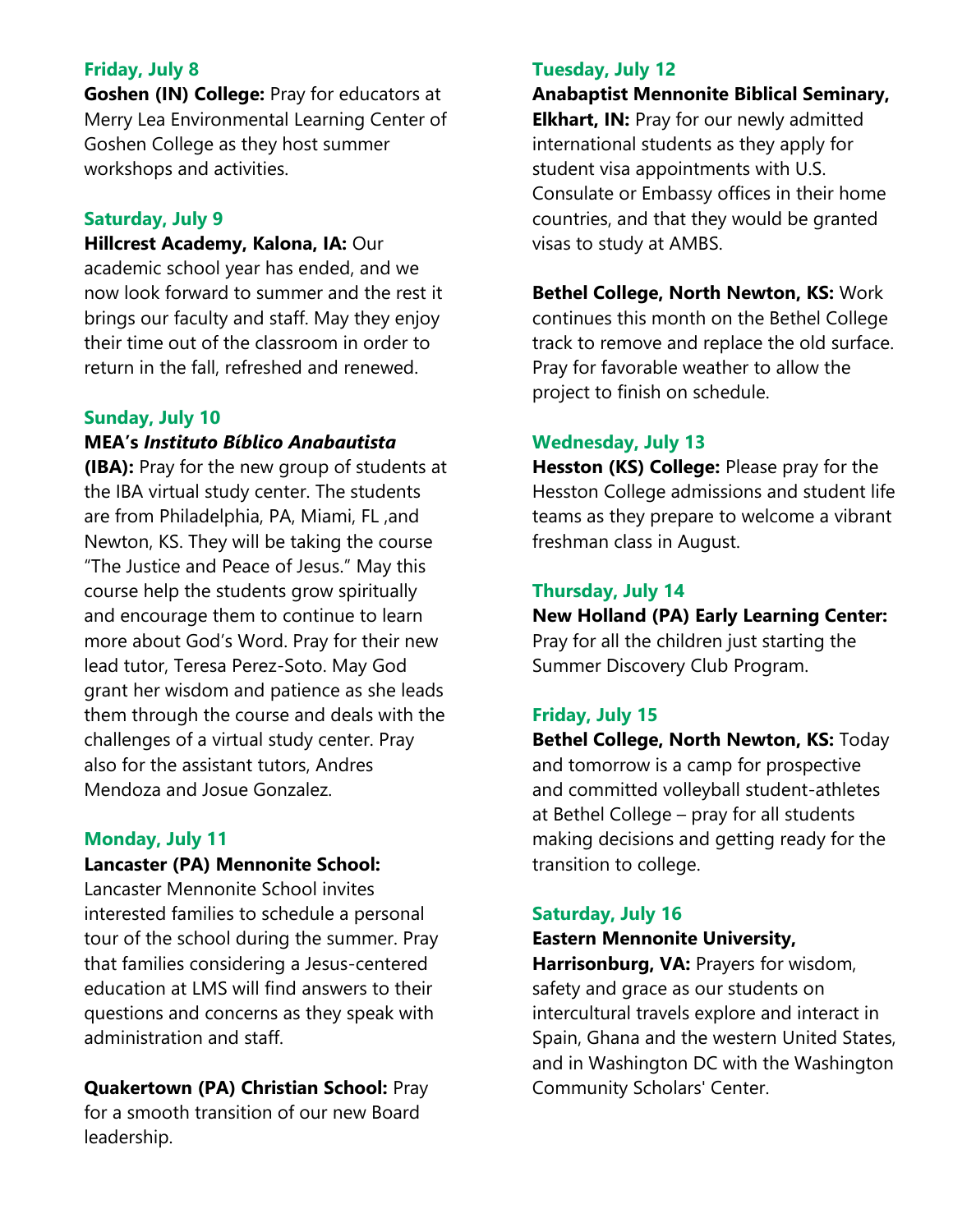# **Sunday, July 17**

**Mennonite Early Childhood Network:** 

Pray that adults may adopt the little children's traditional prayer by Rebecca J. Weston (1885) as their own: "Father, we thank you for the night, and for the pleasant morning light, for rest and food and loving care, and all that makes the day so fair. Help us to do the things we should, to be to others kind and good, in all we do in work or play to grow more loving every day. Amen."

# **Monday, July 18**

### **Lancaster (PA) Mennonite School:** Pray

for safety for maintenance and construction workers at Lancaster Mennonite School as building renovations continue this summer in preparation for unifying three campuses for the 2022-23 school year.

# **Tuesday, July 19**

**Bluffton (OH) University:** Please pray for our faculty and staff as they prepare for the 2022-23 academic year. May they fulfill Bluffton's mission to prepare students of all backgrounds for life and for vocation...for the purposes of God's universal kingdom.

## **Wednesday, July 20**

**Quakertown (PA) Christian School:** We are grateful to our facility crew as they work hard to make our building welcoming and ready. We are thankful to our dedicated grounds volunteers who keep our lawns nicely cut.

# **Thursday, July 21**

**Eastern Mennonite University, Harrisonburg, VA:** We pray for those peacebuilders returning from Summer Peacebuilding Institute, as they process learnings and new information and enter back into their home contexts.

# **Friday, July 22**

### **Eastern Mennonite University,**

**Harrisonburg, VA:** We send prayers for several students working on agricultural research in Australia and Guam, for those guiding them from the United States and those in-country who are working alongside them. Their research is important to food supplies and sustainable agriculture efforts in this time of climate change challenge.

**Goshen (IN) College:** Pray for students who are on campus as they complete their Maple Scholars summer research program.

# **Saturday, July 23**

**Anabaptist Mennonite Biblical Seminary, Elkhart, IN:** Give thanks for God's work through the scholarship of AMBS faculty, staff and students and the Institute of Mennonite Studies! In 2021–22, they were involved in publishing or presenting 10 books; 11 journal issues; more than 30 articles, essays, and reviews; and more than 65 academic presentations, public workshops and podcast appearances.

## **Sunday, July 24**

**Bethel College, North Newton, KS:** Pray for the six Bethel College students who have summer research grants, as they conduct studies, gather data, and begin to organize their findings.

## **Monday, July 25**

#### **New Holland (PA) Early Learning Center:**

Pray that God provide three teachers that we need: two in the Summer Program and one in the preschool program. Pray that the Lord give us wisdom to deal with the staffing shortage and the love and inspiration to have an enjoyable summer with the children.